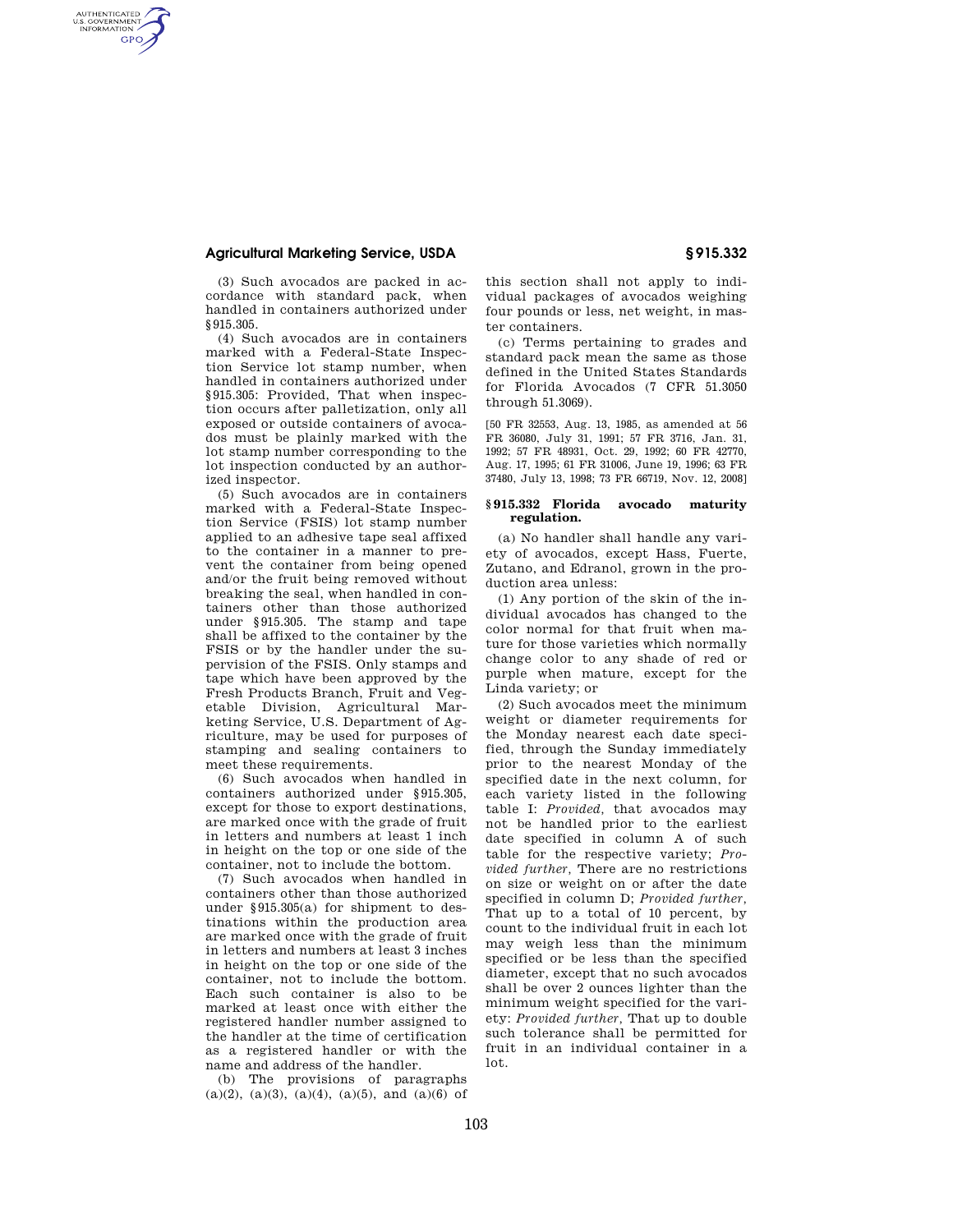# **§ 915.332 7 CFR Ch. IX (1–1–10 Edition)**

Variety | A date | Min. wt. Min.<br>diam  $B$  date  $\parallel$  Min. wt. Min.<br>diam C date  $\parallel$  Min. wt. Min.<br>diam D date Dr. Dupuis #2 .............. 5–30 16 37⁄16 6–13 14 35⁄16 7–04 12 32⁄16 7–18 Simmons ..................... 6–20 16 39⁄16 7–04 14 37⁄16 7–18 12 31⁄16 8–01 Pollock ........................ 6–20 18 311⁄16 7–04 16 37⁄16 7–18 14 34⁄16 8–01 Hardee ........................ 6–27 16 32⁄16 7–04 14 214⁄16 7–11 12 .............. 7–25 Nadir .................................. | 6–27 | 14 | 33⁄1s | 7–04 | 12 | 31⁄1s | 7–11 | 10 | 214⁄1s | 7–18 Ruehle ......................... 7–04 18 311⁄16 7–11  $7-18$ <br>8-01 16 14<br>16 39⁄16  $3^{7/16}$ <br> $3^{5/16}$ 8–01  $8 - 08$ <br> $8 - 15$ 12 10  $35/16$  $3^{3/16}$ <br> $3^{4/16}$ 8–15 Bernecker .................... 7–18 18 36⁄16 8–01 16 35⁄16 8–15 14 34⁄16 8–29 Miguel (P) .................... | 7–18 | 22 | 3<sup>13</sup>⁄16 | 8–01 | 20 | 3<sup>12⁄</sup>16 | 8–15 | 18 | 3<sup>10⁄</sup>16 | 8–29 Nesbitt ......................... 7–18 22 312⁄16 8–01 16 35⁄16 8–08 14 33⁄16 8–22 Tonnage ....................... | 8–01 | 16 | 3%re | 8–15 | 14 | 3¼rs | 8–22 | 12 | 3¼rs | 8–29 Waldin .......................... | 8–01 | 16 | 3%rs | 8–15 | 14 | 37⁄1s | 8–29 | 12 | 3¼rs | 9–12 Tower Ⅱ ...................... | 8–01 | 14 | 3%/s | 8–15 | 12 | 3%/s | 8–29 | 10 | 3º/1s | 9–05 Beta ............................. 8–08 18 38⁄16 8–15 16 35⁄16 8–29 14 33⁄16 9–05 Lisa (P) ....................... 8–08 12 32⁄16 8–15 11 3 .............. .......... .............. 8–22 Black Prince ................ 8–15 28 41⁄16 8–29 23 314⁄16 9–12 16 39⁄16 10–03 Loretta ......................... 8–22 30 43⁄16 9–05 26 315⁄16 9–19 22 312⁄16 9–26 Booth 8 ....................... 8–29 16 39⁄16 9–12 14 36⁄16 9–26  $9-26$ <br>10–10<br>9–26 12 10 33⁄16  $3\frac{1}{16}$ <br> $3\frac{8}{16}$ 10–24 Booth 7 ....................... 8–29 18 313⁄16 9–12 16 310⁄16 9–26 14 38⁄16 10–10 Booth 5 ....................... 9–05 14 39⁄16 9–19 12 36⁄16 .............. .......... .............. 10–03 Choquette ................... 9–26 28 44⁄16 10–17 24 41⁄16 10–31 20 314⁄16 11–14 Hall .............................. 9–26 26 314⁄16 10–10 20 39⁄16 10–24 18 38⁄16 11–07 Lula ............................. 10–03 18 311⁄16 10–10 14 36⁄16 10–31 12 33⁄16 11–14 Monroe ........................ 11–07 26 43⁄16 11–21 24 41⁄16 12–05 12–19 20 16 314⁄16 39⁄16 1–02 Arue ............................ 5–16 16 .............. 5–30 14 33⁄16 6–20 12 .............. 7–04 Donnie ......................... 5–23 16 35⁄16 6–06 14 34⁄16 6–20 12 .............. 7–04 Fuchs .......................... 6–06 14 33⁄16 6–20 12 30⁄16 .............. .......... .............. 7–04 K–5 ................................ │ 6–13 │ 18 │ 35⁄16 │ 6–27 │ 14 │ 33⁄16 │ …………… │ …………… │ 7–11 West Indian Seedling 1 6–20 18 .............. 7–18 16 .............. 8–22 14 .............. 9–19 Gorham ....................... 7–04 29 45⁄16 7–18 27 43⁄16 .............. .......... .............. 8–15 Biondo ......................... 7–11 13 .............. .............. .......... .............. .............. .......... .............. 8–15 Petersen ....................... | 7–11 | 14 | 3% | 7–18 | 12 | 35⁄16 | 7–25 | 10 | 32⁄16 | 8–08 232 .............................. 7–18 14 .............. 8–01 12 .............. .............. .......... .............. 8–15 Pinelli .......................... 7–18 18 312⁄16 8–01 16 310⁄16 .............. .......... .............. 8–15 Trapp ........................... 7–18 14 310⁄16 8–01 12 37⁄16 .............. .......... .............. 8–15 K–9 .............................. 8–01 16 .............. .............. .......... .............. .............. .......... .............. 8–22 Christina ...................... 8–01 11 214⁄16 .............. .......... .............. .............. .......... .............. 8–22 Catalina ....................... 8–15 24 .............. 8–29 22 .............. .............. .......... .............. 9–19 Blair ............................. 8–29 16 38⁄16 9–12 14 35⁄16 .............. .......... .............. 10–03 Guatemalan Seedling 2 9–05 15 .............. 10–03 13 .............. .............. .......... .............. 12–05 Marcus ........................ 9–05 32 412⁄16 9/19 24 45⁄16 .............. .......... .............. 10–31 Brooks 1978 ................ 9–05 12 34⁄16 9–12 10 31⁄16 9–19 8 214⁄16 10–10 Rue ............................. 9–12 30 43⁄16 9–19 24 315⁄16 10–03 18 39⁄16 10–17 Collinson ..................... 9–12 16 310⁄16 .............. .......... .............. .............. .......... .............. 10–10 Hickson ....................... │ 9–12 │ 12 │ 3¼6 │ 9–26 │ 10 │ 3%6 │ …………… │ ………… │ …………… │ 10–10 Simpson ...................... 9–19 16 39⁄16 .............. .......... .............. .............. .......... .............. 10–10 Chica ............................ | 9–19 | 12 | 37⁄16 | 10−03 | 10 | 31⁄16 | ............... | .............. | 10−17 Leona .......................... 9–26 18 310⁄16 10–03 16 .............. .............. .......... .............. 10–10 Melendez .................... 9–26 26 314⁄16 10–10 22 311⁄16 10–24 18 37⁄16 11–07 Herman ...................... │ 10–03│ 16│ 3%⊧6│ 10–17│ 14│ 3%⊧6│................. │................ │ 10–31 │ Pinkerton (CP) ............ 10–03 13 33⁄16 10–17 11 30⁄16 10–31 9 .............. 11–14 Taylor .......................... 10–10 14 35⁄16 10–24 12 32⁄16 .............. .......... .............. 11–07 Ajax (B–7) ................... 10–10 18 314⁄16 .............. .......... .............. .............. .......... .............. 10–31 Booth 3 ........................... | 10–10 | 16 | 3%1s | 10–17 | 14 | 3%1s | ............... | .............. | 10–31 Semil 34 ...................... 10–17 18 310⁄16 10–31 16 38⁄16 11–14 14 35⁄16 11–28 Semil 43 ...................... 10–24 18 310⁄16 11–7 16 38⁄16 11–21 14 35⁄16 12–05 Booth 1 ....................... | 11–14 | 16 | 3<sup>12</sup>⁄16 | 11–28 | 12 | 3<sup>6</sup>⁄16 | ............... | .............. | 12–12 Zio (P) ................................ │ 11−14 │ 12 │ 31⁄16 │ 11−28 │ 10 │ 21∕16 │ …………… │ …………… │ 12−12 Gossman ..................... 11–28 11 31⁄16 .............. .......... .............. .............. .......... .............. 12–26 Brookslate ................... 12–05 18 313⁄16 12–12 16 310⁄16 1–02 12 35⁄16 1–30  $\begin{array}{|c|c|c|c|c|c|}\n\hline\n12–19 & 14 & 3\% & 1–16 & 10 \\
12–26 & 11 & 3\% & \dots & \dots & \dots & \dots\n\end{array}$ Meya (P) ...................... | 12–12 | 13 | 3º⁄16 | 12–26 | 11 | 3º⁄16 | ................ | ............... | 1–09 Reed (CP) ................... 12–12 12 34⁄16 12–26 10 33⁄16 1–09 9 30⁄16 1–23

TABLE I

1Avocados of the West Indian type varieties and seedlings not listed elsewhere in table I. 2Avocados of the Guatemalan type varieties and seedlings, hybrid varieties and seedlings, and unidentified seedlings not listed elsewhere in table I.